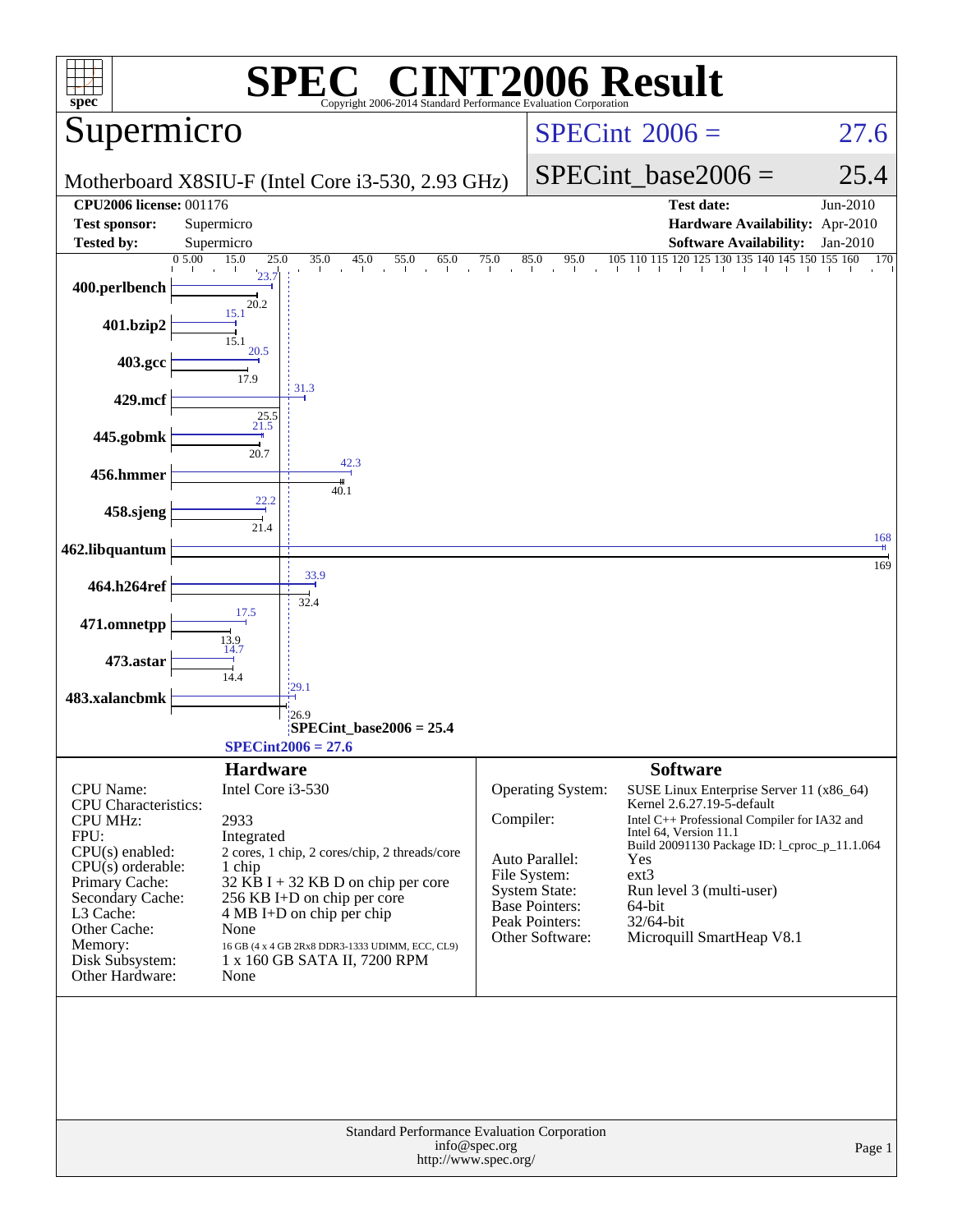

# **[SPEC CINT2006 Result](http://www.spec.org/auto/cpu2006/Docs/result-fields.html#SPECCINT2006Result)**

# Supermicro

# $SPECint2006 = 27.6$  $SPECint2006 = 27.6$

Motherboard X8SIU-F (Intel Core i3-530, 2.93 GHz)

#### SPECint base2006 =  $25.4$

#### **[CPU2006 license:](http://www.spec.org/auto/cpu2006/Docs/result-fields.html#CPU2006license)** 001176 **[Test date:](http://www.spec.org/auto/cpu2006/Docs/result-fields.html#Testdate)** Jun-2010

**[Test sponsor:](http://www.spec.org/auto/cpu2006/Docs/result-fields.html#Testsponsor)** Supermicro **[Hardware Availability:](http://www.spec.org/auto/cpu2006/Docs/result-fields.html#HardwareAvailability)** Apr-2010 **[Tested by:](http://www.spec.org/auto/cpu2006/Docs/result-fields.html#Testedby)** Supermicro **[Software Availability:](http://www.spec.org/auto/cpu2006/Docs/result-fields.html#SoftwareAvailability)** Jan-2010

#### **[Results Table](http://www.spec.org/auto/cpu2006/Docs/result-fields.html#ResultsTable)**

|                         |                | <b>Base</b><br><b>Peak</b> |                |       |                |       |                                                                                                         |              |                |              |                |              |
|-------------------------|----------------|----------------------------|----------------|-------|----------------|-------|---------------------------------------------------------------------------------------------------------|--------------|----------------|--------------|----------------|--------------|
| <b>Benchmark</b>        | <b>Seconds</b> | Ratio                      | <b>Seconds</b> | Ratio | <b>Seconds</b> | Ratio | <b>Seconds</b>                                                                                          | <b>Ratio</b> | <b>Seconds</b> | <b>Ratio</b> | <b>Seconds</b> | <b>Ratio</b> |
| $ 400.\text{perlbench}$ | 486            | 20.1                       | 484            | 20.2  | 484            | 20.2  | 412                                                                                                     | 23.7         | 415            | 23.6         | 412            | 23.7         |
| 401.bzip2               | 642            | 15.0                       | 640            | 15.1  | 637            | 15.1  | 641                                                                                                     | 15.1         | 637            | 15.1         | 647            | 14.9         |
| $403.\text{gcc}$        | 447            | 18.0                       | 449            | 17.9  | 449            | 17.9  | 393                                                                                                     | 20.5         | 392            | 20.5         | <u>392</u>     | 20.5         |
| $429$ mcf               | 357            | 25.5                       | 357            | 25.5  | 358            | 25.4  | <u>291</u>                                                                                              | 31.3         | 291            | 31.3         | 290            | 31.4         |
| $445$ .gobmk            | 507            | 20.7                       | 507            | 20.7  | 507            | 20.7  | 486                                                                                                     | 21.6         | 488            | 21.5         | 493            | 21.3         |
| 456.hmmer               | 234            | 39.9                       | 230            | 40.6  | 233            | 40.1  | 221                                                                                                     | 42.2         | 220            | 42.4         | <u>221</u>     | 42.3         |
| $458$ .sjeng            | 565            | 21.4                       | 566            | 21.4  | 565            | 21.4  | 544                                                                                                     | 22.2         | 544            | 22.2         | 545            | 22.2         |
| 462.libquantum          | 123            | 169                        | 123            | 169   | 123            | 169   | <u> 123</u>                                                                                             | 168          | 123            | 168          | 124            | 168          |
| 464.h264ref             | 683            | 32.4                       | 683            | 32.4  | 683            | 32.4  | 653                                                                                                     | 33.9         | 654            | 33.8         | 653            | 33.9         |
| 471.omnetpp             | 450            | 13.9                       | 450            | 13.9  | 451            | 13.9  | <b>356</b>                                                                                              | 17.5         | 356            | 17.5         | 357            | 17.5         |
| $ 473$ . astar          | 486            | 14.4                       | 487            | 14.4  | 487            | 14.4  | 478                                                                                                     | 14.7         | 478            | 14.7         | 478            | 14.7         |
| 483.xalancbmk           | 256            | 27.0                       | 256            | 26.9  | 256            | 26.9  | 237                                                                                                     | 29.1         | 237            | 29.2         | 237            | 29.1         |
|                         |                |                            |                |       |                |       | Results appear in the order in which they were run. Rold underlined text indicates a median measurement |              |                |              |                |              |

sults appear in the [order in which they were run.](http://www.spec.org/auto/cpu2006/Docs/result-fields.html#RunOrder) Bold underlined text [indicates a median measurement.](http://www.spec.org/auto/cpu2006/Docs/result-fields.html#Median)

#### **[Operating System Notes](http://www.spec.org/auto/cpu2006/Docs/result-fields.html#OperatingSystemNotes)**

 'ulimit -s unlimited' was used to set the stack size to unlimited prior to run OMP\_NUM\_THREADS set to number of cores KMP\_AFFINITY set to granularity=fine,scatter

#### **[Platform Notes](http://www.spec.org/auto/cpu2006/Docs/result-fields.html#PlatformNotes)**

 Fan speed set to Full Speed in BIOS Setup. As tested, the system used a Supermicro CSE-815TQ-330UB chassis. The chassis is bundled with a PWS-333-1H20 power supply, a SNK-P0046P heatsink, and 4 FAN-0086L4 cooling fans.

#### **[General Notes](http://www.spec.org/auto/cpu2006/Docs/result-fields.html#GeneralNotes)**

Binaries were compiled on SLES 10 with Binutils 2.18.50.0.7.20080502

# **[Base Compiler Invocation](http://www.spec.org/auto/cpu2006/Docs/result-fields.html#BaseCompilerInvocation)**

[C benchmarks](http://www.spec.org/auto/cpu2006/Docs/result-fields.html#Cbenchmarks):  $\text{icc}$   $-\text{m64}$ 

[C++ benchmarks:](http://www.spec.org/auto/cpu2006/Docs/result-fields.html#CXXbenchmarks) [icpc -m64](http://www.spec.org/cpu2006/results/res2010q3/cpu2006-20100621-11882.flags.html#user_CXXbase_intel_icpc_64bit_fc66a5337ce925472a5c54ad6a0de310)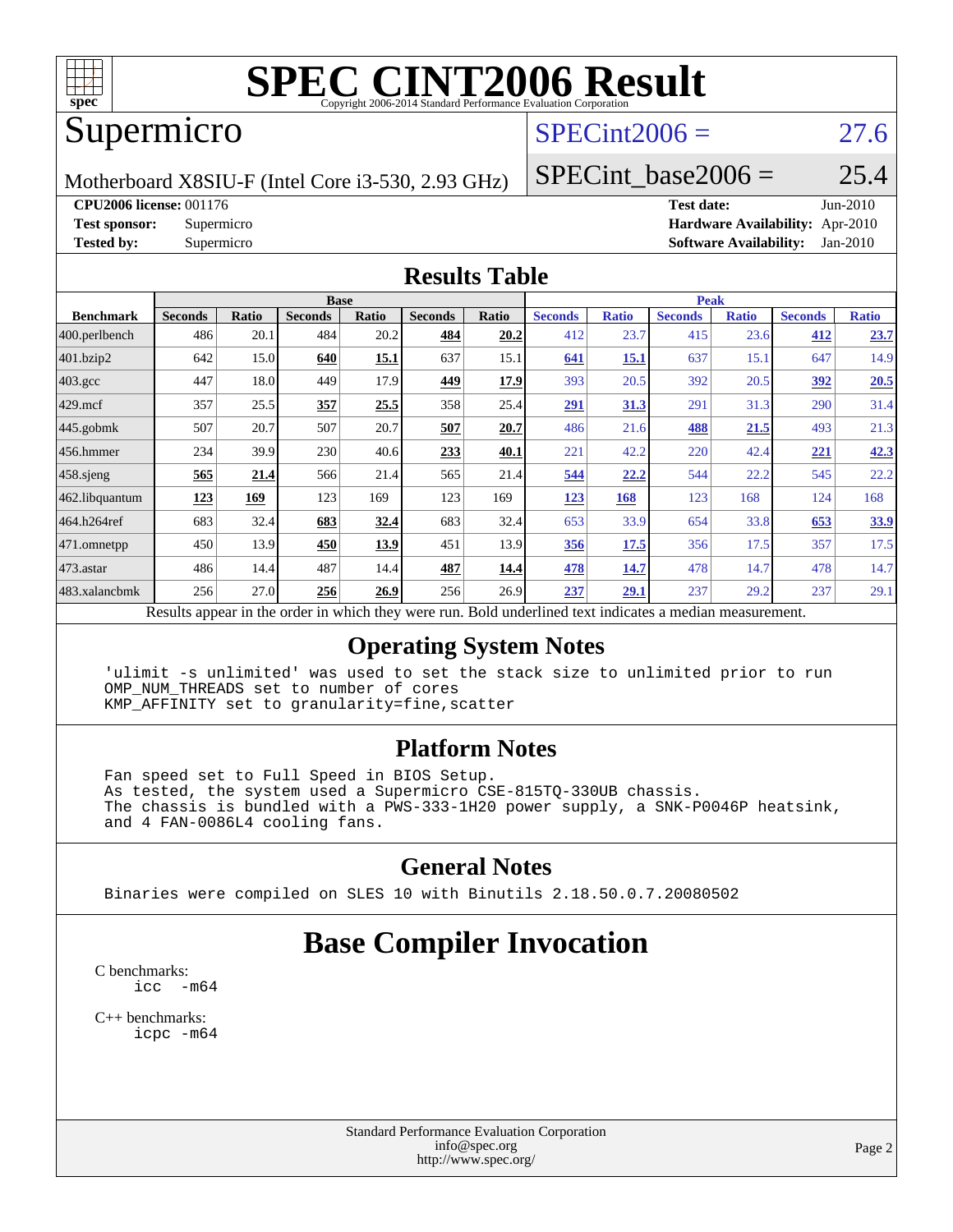

# **[SPEC CINT2006 Result](http://www.spec.org/auto/cpu2006/Docs/result-fields.html#SPECCINT2006Result)**

Supermicro

 $SPECint2006 = 27.6$  $SPECint2006 = 27.6$ 

Motherboard X8SIU-F (Intel Core i3-530, 2.93 GHz)

SPECint base2006 =  $25.4$ 

**[CPU2006 license:](http://www.spec.org/auto/cpu2006/Docs/result-fields.html#CPU2006license)** 001176 **[Test date:](http://www.spec.org/auto/cpu2006/Docs/result-fields.html#Testdate)** Jun-2010 **[Test sponsor:](http://www.spec.org/auto/cpu2006/Docs/result-fields.html#Testsponsor)** Supermicro **[Hardware Availability:](http://www.spec.org/auto/cpu2006/Docs/result-fields.html#HardwareAvailability)** Apr-2010 **[Tested by:](http://www.spec.org/auto/cpu2006/Docs/result-fields.html#Testedby)** Supermicro **[Software Availability:](http://www.spec.org/auto/cpu2006/Docs/result-fields.html#SoftwareAvailability)** Jan-2010

## **[Base Portability Flags](http://www.spec.org/auto/cpu2006/Docs/result-fields.html#BasePortabilityFlags)**

 400.perlbench: [-DSPEC\\_CPU\\_LP64](http://www.spec.org/cpu2006/results/res2010q3/cpu2006-20100621-11882.flags.html#b400.perlbench_basePORTABILITY_DSPEC_CPU_LP64) [-DSPEC\\_CPU\\_LINUX\\_X64](http://www.spec.org/cpu2006/results/res2010q3/cpu2006-20100621-11882.flags.html#b400.perlbench_baseCPORTABILITY_DSPEC_CPU_LINUX_X64) 401.bzip2: [-DSPEC\\_CPU\\_LP64](http://www.spec.org/cpu2006/results/res2010q3/cpu2006-20100621-11882.flags.html#suite_basePORTABILITY401_bzip2_DSPEC_CPU_LP64) 403.gcc: [-DSPEC\\_CPU\\_LP64](http://www.spec.org/cpu2006/results/res2010q3/cpu2006-20100621-11882.flags.html#suite_basePORTABILITY403_gcc_DSPEC_CPU_LP64) 429.mcf: [-DSPEC\\_CPU\\_LP64](http://www.spec.org/cpu2006/results/res2010q3/cpu2006-20100621-11882.flags.html#suite_basePORTABILITY429_mcf_DSPEC_CPU_LP64) 445.gobmk: [-DSPEC\\_CPU\\_LP64](http://www.spec.org/cpu2006/results/res2010q3/cpu2006-20100621-11882.flags.html#suite_basePORTABILITY445_gobmk_DSPEC_CPU_LP64) 456.hmmer: [-DSPEC\\_CPU\\_LP64](http://www.spec.org/cpu2006/results/res2010q3/cpu2006-20100621-11882.flags.html#suite_basePORTABILITY456_hmmer_DSPEC_CPU_LP64) 458.sjeng: [-DSPEC\\_CPU\\_LP64](http://www.spec.org/cpu2006/results/res2010q3/cpu2006-20100621-11882.flags.html#suite_basePORTABILITY458_sjeng_DSPEC_CPU_LP64) 462.libquantum: [-DSPEC\\_CPU\\_LP64](http://www.spec.org/cpu2006/results/res2010q3/cpu2006-20100621-11882.flags.html#suite_basePORTABILITY462_libquantum_DSPEC_CPU_LP64) [-DSPEC\\_CPU\\_LINUX](http://www.spec.org/cpu2006/results/res2010q3/cpu2006-20100621-11882.flags.html#b462.libquantum_baseCPORTABILITY_DSPEC_CPU_LINUX) 464.h264ref: [-DSPEC\\_CPU\\_LP64](http://www.spec.org/cpu2006/results/res2010q3/cpu2006-20100621-11882.flags.html#suite_basePORTABILITY464_h264ref_DSPEC_CPU_LP64) 471.omnetpp: [-DSPEC\\_CPU\\_LP64](http://www.spec.org/cpu2006/results/res2010q3/cpu2006-20100621-11882.flags.html#suite_basePORTABILITY471_omnetpp_DSPEC_CPU_LP64) 473.astar: [-DSPEC\\_CPU\\_LP64](http://www.spec.org/cpu2006/results/res2010q3/cpu2006-20100621-11882.flags.html#suite_basePORTABILITY473_astar_DSPEC_CPU_LP64) 483.xalancbmk: [-DSPEC\\_CPU\\_LP64](http://www.spec.org/cpu2006/results/res2010q3/cpu2006-20100621-11882.flags.html#suite_basePORTABILITY483_xalancbmk_DSPEC_CPU_LP64) [-DSPEC\\_CPU\\_LINUX](http://www.spec.org/cpu2006/results/res2010q3/cpu2006-20100621-11882.flags.html#b483.xalancbmk_baseCXXPORTABILITY_DSPEC_CPU_LINUX)

### **[Base Optimization Flags](http://www.spec.org/auto/cpu2006/Docs/result-fields.html#BaseOptimizationFlags)**

[C benchmarks](http://www.spec.org/auto/cpu2006/Docs/result-fields.html#Cbenchmarks):

[-xSSE4.2](http://www.spec.org/cpu2006/results/res2010q3/cpu2006-20100621-11882.flags.html#user_CCbase_f-xSSE42_f91528193cf0b216347adb8b939d4107) [-ipo](http://www.spec.org/cpu2006/results/res2010q3/cpu2006-20100621-11882.flags.html#user_CCbase_f-ipo) [-O3](http://www.spec.org/cpu2006/results/res2010q3/cpu2006-20100621-11882.flags.html#user_CCbase_f-O3) [-no-prec-div](http://www.spec.org/cpu2006/results/res2010q3/cpu2006-20100621-11882.flags.html#user_CCbase_f-no-prec-div) [-static](http://www.spec.org/cpu2006/results/res2010q3/cpu2006-20100621-11882.flags.html#user_CCbase_f-static) [-parallel](http://www.spec.org/cpu2006/results/res2010q3/cpu2006-20100621-11882.flags.html#user_CCbase_f-parallel) [-opt-prefetch](http://www.spec.org/cpu2006/results/res2010q3/cpu2006-20100621-11882.flags.html#user_CCbase_f-opt-prefetch)

[C++ benchmarks:](http://www.spec.org/auto/cpu2006/Docs/result-fields.html#CXXbenchmarks)

[-xSSE4.2](http://www.spec.org/cpu2006/results/res2010q3/cpu2006-20100621-11882.flags.html#user_CXXbase_f-xSSE42_f91528193cf0b216347adb8b939d4107) [-ipo](http://www.spec.org/cpu2006/results/res2010q3/cpu2006-20100621-11882.flags.html#user_CXXbase_f-ipo) [-O3](http://www.spec.org/cpu2006/results/res2010q3/cpu2006-20100621-11882.flags.html#user_CXXbase_f-O3) [-no-prec-div](http://www.spec.org/cpu2006/results/res2010q3/cpu2006-20100621-11882.flags.html#user_CXXbase_f-no-prec-div) [-opt-prefetch](http://www.spec.org/cpu2006/results/res2010q3/cpu2006-20100621-11882.flags.html#user_CXXbase_f-opt-prefetch) [-Wl,-z,muldefs](http://www.spec.org/cpu2006/results/res2010q3/cpu2006-20100621-11882.flags.html#user_CXXbase_link_force_multiple1_74079c344b956b9658436fd1b6dd3a8a) [-L/home/cmplr/usr3/alrahate/cpu2006.1.1.ic11.1/libic11.1-64bit -lsmartheap64](http://www.spec.org/cpu2006/results/res2010q3/cpu2006-20100621-11882.flags.html#user_CXXbase_SmartHeap64_e2306cda84805d1ab360117a79ff779c)

#### **[Base Other Flags](http://www.spec.org/auto/cpu2006/Docs/result-fields.html#BaseOtherFlags)**

[C benchmarks](http://www.spec.org/auto/cpu2006/Docs/result-fields.html#Cbenchmarks):

403.gcc: [-Dalloca=\\_alloca](http://www.spec.org/cpu2006/results/res2010q3/cpu2006-20100621-11882.flags.html#b403.gcc_baseEXTRA_CFLAGS_Dalloca_be3056838c12de2578596ca5467af7f3)

# **[Peak Compiler Invocation](http://www.spec.org/auto/cpu2006/Docs/result-fields.html#PeakCompilerInvocation)**

[C benchmarks \(except as noted below\)](http://www.spec.org/auto/cpu2006/Docs/result-fields.html#Cbenchmarksexceptasnotedbelow):

icc  $-m64$ 

400.perlbench: [icc -m32](http://www.spec.org/cpu2006/results/res2010q3/cpu2006-20100621-11882.flags.html#user_peakCCLD400_perlbench_intel_icc_32bit_a6a621f8d50482236b970c6ac5f55f93)

429.mcf: [icc -m32](http://www.spec.org/cpu2006/results/res2010q3/cpu2006-20100621-11882.flags.html#user_peakCCLD429_mcf_intel_icc_32bit_a6a621f8d50482236b970c6ac5f55f93)

445.gobmk: [icc -m32](http://www.spec.org/cpu2006/results/res2010q3/cpu2006-20100621-11882.flags.html#user_peakCCLD445_gobmk_intel_icc_32bit_a6a621f8d50482236b970c6ac5f55f93)

464.h264ref: [icc -m32](http://www.spec.org/cpu2006/results/res2010q3/cpu2006-20100621-11882.flags.html#user_peakCCLD464_h264ref_intel_icc_32bit_a6a621f8d50482236b970c6ac5f55f93)

[C++ benchmarks \(except as noted below\):](http://www.spec.org/auto/cpu2006/Docs/result-fields.html#CXXbenchmarksexceptasnotedbelow) [icpc -m32](http://www.spec.org/cpu2006/results/res2010q3/cpu2006-20100621-11882.flags.html#user_CXXpeak_intel_icpc_32bit_4e5a5ef1a53fd332b3c49e69c3330699)

Continued on next page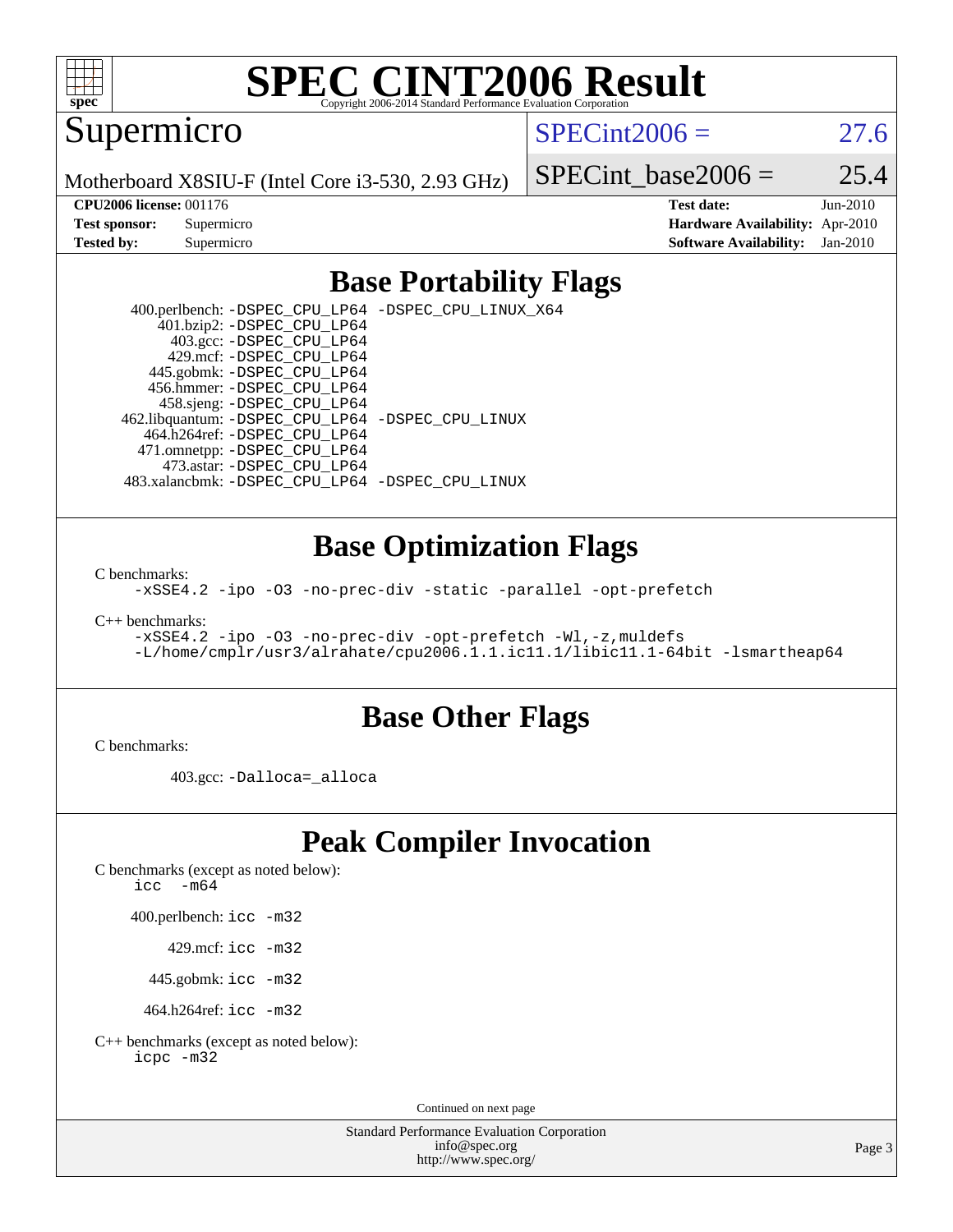

# **[SPEC CINT2006 Result](http://www.spec.org/auto/cpu2006/Docs/result-fields.html#SPECCINT2006Result)**

Supermicro

 $SPECint2006 = 27.6$  $SPECint2006 = 27.6$ 

Motherboard X8SIU-F (Intel Core i3-530, 2.93 GHz)

SPECint base2006 =  $25.4$ 

**[CPU2006 license:](http://www.spec.org/auto/cpu2006/Docs/result-fields.html#CPU2006license)** 001176 **[Test date:](http://www.spec.org/auto/cpu2006/Docs/result-fields.html#Testdate)** Jun-2010 **[Test sponsor:](http://www.spec.org/auto/cpu2006/Docs/result-fields.html#Testsponsor)** Supermicro **[Hardware Availability:](http://www.spec.org/auto/cpu2006/Docs/result-fields.html#HardwareAvailability)** Apr-2010 **[Tested by:](http://www.spec.org/auto/cpu2006/Docs/result-fields.html#Testedby)** Supermicro **[Software Availability:](http://www.spec.org/auto/cpu2006/Docs/result-fields.html#SoftwareAvailability)** Jan-2010

# **[Peak Compiler Invocation \(Continued\)](http://www.spec.org/auto/cpu2006/Docs/result-fields.html#PeakCompilerInvocation)**

473.astar: [icpc -m64](http://www.spec.org/cpu2006/results/res2010q3/cpu2006-20100621-11882.flags.html#user_peakCXXLD473_astar_intel_icpc_64bit_fc66a5337ce925472a5c54ad6a0de310)

## **[Peak Portability Flags](http://www.spec.org/auto/cpu2006/Docs/result-fields.html#PeakPortabilityFlags)**

 400.perlbench: [-DSPEC\\_CPU\\_LINUX\\_IA32](http://www.spec.org/cpu2006/results/res2010q3/cpu2006-20100621-11882.flags.html#b400.perlbench_peakCPORTABILITY_DSPEC_CPU_LINUX_IA32) 401.bzip2: [-DSPEC\\_CPU\\_LP64](http://www.spec.org/cpu2006/results/res2010q3/cpu2006-20100621-11882.flags.html#suite_peakPORTABILITY401_bzip2_DSPEC_CPU_LP64)

 403.gcc: [-DSPEC\\_CPU\\_LP64](http://www.spec.org/cpu2006/results/res2010q3/cpu2006-20100621-11882.flags.html#suite_peakPORTABILITY403_gcc_DSPEC_CPU_LP64) 456.hmmer: [-DSPEC\\_CPU\\_LP64](http://www.spec.org/cpu2006/results/res2010q3/cpu2006-20100621-11882.flags.html#suite_peakPORTABILITY456_hmmer_DSPEC_CPU_LP64) 458.sjeng: [-DSPEC\\_CPU\\_LP64](http://www.spec.org/cpu2006/results/res2010q3/cpu2006-20100621-11882.flags.html#suite_peakPORTABILITY458_sjeng_DSPEC_CPU_LP64) 462.libquantum: [-DSPEC\\_CPU\\_LP64](http://www.spec.org/cpu2006/results/res2010q3/cpu2006-20100621-11882.flags.html#suite_peakPORTABILITY462_libquantum_DSPEC_CPU_LP64) [-DSPEC\\_CPU\\_LINUX](http://www.spec.org/cpu2006/results/res2010q3/cpu2006-20100621-11882.flags.html#b462.libquantum_peakCPORTABILITY_DSPEC_CPU_LINUX) 473.astar: [-DSPEC\\_CPU\\_LP64](http://www.spec.org/cpu2006/results/res2010q3/cpu2006-20100621-11882.flags.html#suite_peakPORTABILITY473_astar_DSPEC_CPU_LP64) 483.xalancbmk: [-DSPEC\\_CPU\\_LINUX](http://www.spec.org/cpu2006/results/res2010q3/cpu2006-20100621-11882.flags.html#b483.xalancbmk_peakCXXPORTABILITY_DSPEC_CPU_LINUX)

# **[Peak Optimization Flags](http://www.spec.org/auto/cpu2006/Docs/result-fields.html#PeakOptimizationFlags)**

[C benchmarks](http://www.spec.org/auto/cpu2006/Docs/result-fields.html#Cbenchmarks):

 400.perlbench: [-xSSE4.2](http://www.spec.org/cpu2006/results/res2010q3/cpu2006-20100621-11882.flags.html#user_peakPASS2_CFLAGSPASS2_LDCFLAGS400_perlbench_f-xSSE42_f91528193cf0b216347adb8b939d4107)(pass 2) [-prof-gen](http://www.spec.org/cpu2006/results/res2010q3/cpu2006-20100621-11882.flags.html#user_peakPASS1_CFLAGSPASS1_LDCFLAGS400_perlbench_prof_gen_e43856698f6ca7b7e442dfd80e94a8fc)(pass 1) [-ipo](http://www.spec.org/cpu2006/results/res2010q3/cpu2006-20100621-11882.flags.html#user_peakPASS2_CFLAGSPASS2_LDCFLAGS400_perlbench_f-ipo)(pass 2) [-O3](http://www.spec.org/cpu2006/results/res2010q3/cpu2006-20100621-11882.flags.html#user_peakPASS2_CFLAGSPASS2_LDCFLAGS400_perlbench_f-O3)(pass 2) [-no-prec-div](http://www.spec.org/cpu2006/results/res2010q3/cpu2006-20100621-11882.flags.html#user_peakPASS2_CFLAGSPASS2_LDCFLAGS400_perlbench_f-no-prec-div)(pass 2) [-static](http://www.spec.org/cpu2006/results/res2010q3/cpu2006-20100621-11882.flags.html#user_peakPASS2_CFLAGSPASS2_LDCFLAGS400_perlbench_f-static)(pass 2) [-prof-use](http://www.spec.org/cpu2006/results/res2010q3/cpu2006-20100621-11882.flags.html#user_peakPASS2_CFLAGSPASS2_LDCFLAGS400_perlbench_prof_use_bccf7792157ff70d64e32fe3e1250b55)(pass 2) [-ansi-alias](http://www.spec.org/cpu2006/results/res2010q3/cpu2006-20100621-11882.flags.html#user_peakCOPTIMIZE400_perlbench_f-ansi-alias) [-opt-prefetch](http://www.spec.org/cpu2006/results/res2010q3/cpu2006-20100621-11882.flags.html#user_peakCOPTIMIZE400_perlbench_f-opt-prefetch) 401.bzip2: [-xSSE4.2](http://www.spec.org/cpu2006/results/res2010q3/cpu2006-20100621-11882.flags.html#user_peakPASS2_CFLAGSPASS2_LDCFLAGS401_bzip2_f-xSSE42_f91528193cf0b216347adb8b939d4107)(pass 2) [-prof-gen](http://www.spec.org/cpu2006/results/res2010q3/cpu2006-20100621-11882.flags.html#user_peakPASS1_CFLAGSPASS1_LDCFLAGS401_bzip2_prof_gen_e43856698f6ca7b7e442dfd80e94a8fc)(pass 1) [-ipo](http://www.spec.org/cpu2006/results/res2010q3/cpu2006-20100621-11882.flags.html#user_peakPASS2_CFLAGSPASS2_LDCFLAGS401_bzip2_f-ipo)(pass 2) [-O3](http://www.spec.org/cpu2006/results/res2010q3/cpu2006-20100621-11882.flags.html#user_peakPASS2_CFLAGSPASS2_LDCFLAGS401_bzip2_f-O3)(pass 2) [-no-prec-div](http://www.spec.org/cpu2006/results/res2010q3/cpu2006-20100621-11882.flags.html#user_peakCOPTIMIZEPASS2_CFLAGSPASS2_LDCFLAGS401_bzip2_f-no-prec-div) [-static](http://www.spec.org/cpu2006/results/res2010q3/cpu2006-20100621-11882.flags.html#user_peakPASS2_CFLAGSPASS2_LDCFLAGS401_bzip2_f-static)(pass 2) [-prof-use](http://www.spec.org/cpu2006/results/res2010q3/cpu2006-20100621-11882.flags.html#user_peakPASS2_CFLAGSPASS2_LDCFLAGS401_bzip2_prof_use_bccf7792157ff70d64e32fe3e1250b55)(pass 2) [-auto-ilp32](http://www.spec.org/cpu2006/results/res2010q3/cpu2006-20100621-11882.flags.html#user_peakCOPTIMIZE401_bzip2_f-auto-ilp32) [-opt-prefetch](http://www.spec.org/cpu2006/results/res2010q3/cpu2006-20100621-11882.flags.html#user_peakCOPTIMIZE401_bzip2_f-opt-prefetch) [-ansi-alias](http://www.spec.org/cpu2006/results/res2010q3/cpu2006-20100621-11882.flags.html#user_peakCOPTIMIZE401_bzip2_f-ansi-alias) 403.gcc: [-xSSE4.2](http://www.spec.org/cpu2006/results/res2010q3/cpu2006-20100621-11882.flags.html#user_peakCOPTIMIZE403_gcc_f-xSSE42_f91528193cf0b216347adb8b939d4107) [-ipo](http://www.spec.org/cpu2006/results/res2010q3/cpu2006-20100621-11882.flags.html#user_peakCOPTIMIZE403_gcc_f-ipo) [-O3](http://www.spec.org/cpu2006/results/res2010q3/cpu2006-20100621-11882.flags.html#user_peakCOPTIMIZE403_gcc_f-O3) [-no-prec-div](http://www.spec.org/cpu2006/results/res2010q3/cpu2006-20100621-11882.flags.html#user_peakCOPTIMIZE403_gcc_f-no-prec-div) [-static](http://www.spec.org/cpu2006/results/res2010q3/cpu2006-20100621-11882.flags.html#user_peakCOPTIMIZE403_gcc_f-static) [-inline-calloc](http://www.spec.org/cpu2006/results/res2010q3/cpu2006-20100621-11882.flags.html#user_peakCOPTIMIZE403_gcc_f-inline-calloc) [-opt-malloc-options=3](http://www.spec.org/cpu2006/results/res2010q3/cpu2006-20100621-11882.flags.html#user_peakCOPTIMIZE403_gcc_f-opt-malloc-options_13ab9b803cf986b4ee62f0a5998c2238) [-auto-ilp32](http://www.spec.org/cpu2006/results/res2010q3/cpu2006-20100621-11882.flags.html#user_peakCOPTIMIZE403_gcc_f-auto-ilp32) 429.mcf: [-xSSE4.2](http://www.spec.org/cpu2006/results/res2010q3/cpu2006-20100621-11882.flags.html#user_peakCOPTIMIZE429_mcf_f-xSSE42_f91528193cf0b216347adb8b939d4107) [-ipo](http://www.spec.org/cpu2006/results/res2010q3/cpu2006-20100621-11882.flags.html#user_peakCOPTIMIZE429_mcf_f-ipo) [-O3](http://www.spec.org/cpu2006/results/res2010q3/cpu2006-20100621-11882.flags.html#user_peakCOPTIMIZE429_mcf_f-O3) [-no-prec-div](http://www.spec.org/cpu2006/results/res2010q3/cpu2006-20100621-11882.flags.html#user_peakCOPTIMIZE429_mcf_f-no-prec-div) [-static](http://www.spec.org/cpu2006/results/res2010q3/cpu2006-20100621-11882.flags.html#user_peakCOPTIMIZE429_mcf_f-static) [-opt-prefetch](http://www.spec.org/cpu2006/results/res2010q3/cpu2006-20100621-11882.flags.html#user_peakCOPTIMIZE429_mcf_f-opt-prefetch) 445.gobmk: [-xSSE4.2](http://www.spec.org/cpu2006/results/res2010q3/cpu2006-20100621-11882.flags.html#user_peakPASS2_CFLAGSPASS2_LDCFLAGS445_gobmk_f-xSSE42_f91528193cf0b216347adb8b939d4107)(pass 2) [-prof-gen](http://www.spec.org/cpu2006/results/res2010q3/cpu2006-20100621-11882.flags.html#user_peakPASS1_CFLAGSPASS1_LDCFLAGS445_gobmk_prof_gen_e43856698f6ca7b7e442dfd80e94a8fc)(pass 1) [-prof-use](http://www.spec.org/cpu2006/results/res2010q3/cpu2006-20100621-11882.flags.html#user_peakPASS2_CFLAGSPASS2_LDCFLAGS445_gobmk_prof_use_bccf7792157ff70d64e32fe3e1250b55)(pass 2) [-O2](http://www.spec.org/cpu2006/results/res2010q3/cpu2006-20100621-11882.flags.html#user_peakCOPTIMIZE445_gobmk_f-O2) [-ipo](http://www.spec.org/cpu2006/results/res2010q3/cpu2006-20100621-11882.flags.html#user_peakCOPTIMIZE445_gobmk_f-ipo) [-no-prec-div](http://www.spec.org/cpu2006/results/res2010q3/cpu2006-20100621-11882.flags.html#user_peakCOPTIMIZE445_gobmk_f-no-prec-div) [-ansi-alias](http://www.spec.org/cpu2006/results/res2010q3/cpu2006-20100621-11882.flags.html#user_peakCOPTIMIZE445_gobmk_f-ansi-alias) 456.hmmer: [-xSSE4.2](http://www.spec.org/cpu2006/results/res2010q3/cpu2006-20100621-11882.flags.html#user_peakCOPTIMIZE456_hmmer_f-xSSE42_f91528193cf0b216347adb8b939d4107) [-ipo](http://www.spec.org/cpu2006/results/res2010q3/cpu2006-20100621-11882.flags.html#user_peakCOPTIMIZE456_hmmer_f-ipo) [-O3](http://www.spec.org/cpu2006/results/res2010q3/cpu2006-20100621-11882.flags.html#user_peakCOPTIMIZE456_hmmer_f-O3) [-no-prec-div](http://www.spec.org/cpu2006/results/res2010q3/cpu2006-20100621-11882.flags.html#user_peakCOPTIMIZE456_hmmer_f-no-prec-div) [-static](http://www.spec.org/cpu2006/results/res2010q3/cpu2006-20100621-11882.flags.html#user_peakCOPTIMIZE456_hmmer_f-static) [-unroll2](http://www.spec.org/cpu2006/results/res2010q3/cpu2006-20100621-11882.flags.html#user_peakCOPTIMIZE456_hmmer_f-unroll_784dae83bebfb236979b41d2422d7ec2) [-ansi-alias](http://www.spec.org/cpu2006/results/res2010q3/cpu2006-20100621-11882.flags.html#user_peakCOPTIMIZE456_hmmer_f-ansi-alias) [-auto-ilp32](http://www.spec.org/cpu2006/results/res2010q3/cpu2006-20100621-11882.flags.html#user_peakCOPTIMIZE456_hmmer_f-auto-ilp32) 458.sjeng: [-xSSE4.2](http://www.spec.org/cpu2006/results/res2010q3/cpu2006-20100621-11882.flags.html#user_peakPASS2_CFLAGSPASS2_LDCFLAGS458_sjeng_f-xSSE42_f91528193cf0b216347adb8b939d4107)(pass 2) [-prof-gen](http://www.spec.org/cpu2006/results/res2010q3/cpu2006-20100621-11882.flags.html#user_peakPASS1_CFLAGSPASS1_LDCFLAGS458_sjeng_prof_gen_e43856698f6ca7b7e442dfd80e94a8fc)(pass 1) [-ipo](http://www.spec.org/cpu2006/results/res2010q3/cpu2006-20100621-11882.flags.html#user_peakPASS2_CFLAGSPASS2_LDCFLAGS458_sjeng_f-ipo)(pass 2) [-O3](http://www.spec.org/cpu2006/results/res2010q3/cpu2006-20100621-11882.flags.html#user_peakPASS2_CFLAGSPASS2_LDCFLAGS458_sjeng_f-O3)(pass 2) [-no-prec-div](http://www.spec.org/cpu2006/results/res2010q3/cpu2006-20100621-11882.flags.html#user_peakPASS2_CFLAGSPASS2_LDCFLAGS458_sjeng_f-no-prec-div)(pass 2) [-static](http://www.spec.org/cpu2006/results/res2010q3/cpu2006-20100621-11882.flags.html#user_peakPASS2_CFLAGSPASS2_LDCFLAGS458_sjeng_f-static)(pass 2) [-prof-use](http://www.spec.org/cpu2006/results/res2010q3/cpu2006-20100621-11882.flags.html#user_peakPASS2_CFLAGSPASS2_LDCFLAGS458_sjeng_prof_use_bccf7792157ff70d64e32fe3e1250b55)(pass 2) [-unroll4](http://www.spec.org/cpu2006/results/res2010q3/cpu2006-20100621-11882.flags.html#user_peakCOPTIMIZE458_sjeng_f-unroll_4e5e4ed65b7fd20bdcd365bec371b81f) 462.libquantum: [-xSSE4.2](http://www.spec.org/cpu2006/results/res2010q3/cpu2006-20100621-11882.flags.html#user_peakCOPTIMIZE462_libquantum_f-xSSE42_f91528193cf0b216347adb8b939d4107) [-ipo](http://www.spec.org/cpu2006/results/res2010q3/cpu2006-20100621-11882.flags.html#user_peakCOPTIMIZE462_libquantum_f-ipo) [-O3](http://www.spec.org/cpu2006/results/res2010q3/cpu2006-20100621-11882.flags.html#user_peakCOPTIMIZE462_libquantum_f-O3) [-no-prec-div](http://www.spec.org/cpu2006/results/res2010q3/cpu2006-20100621-11882.flags.html#user_peakCOPTIMIZE462_libquantum_f-no-prec-div) [-static](http://www.spec.org/cpu2006/results/res2010q3/cpu2006-20100621-11882.flags.html#user_peakCOPTIMIZE462_libquantum_f-static) [-parallel](http://www.spec.org/cpu2006/results/res2010q3/cpu2006-20100621-11882.flags.html#user_peakCOPTIMIZE462_libquantum_f-parallel) [-opt-prefetch](http://www.spec.org/cpu2006/results/res2010q3/cpu2006-20100621-11882.flags.html#user_peakCOPTIMIZE462_libquantum_f-opt-prefetch) [-par-schedule-static=32768](http://www.spec.org/cpu2006/results/res2010q3/cpu2006-20100621-11882.flags.html#user_peakCOPTIMIZE462_libquantum_f-par-schedule_9386bcd99ba64e99ee01d1aafefddd14) [-ansi-alias](http://www.spec.org/cpu2006/results/res2010q3/cpu2006-20100621-11882.flags.html#user_peakCOPTIMIZE462_libquantum_f-ansi-alias) 464.h264ref: [-xSSE4.2](http://www.spec.org/cpu2006/results/res2010q3/cpu2006-20100621-11882.flags.html#user_peakPASS2_CFLAGSPASS2_LDCFLAGS464_h264ref_f-xSSE42_f91528193cf0b216347adb8b939d4107)(pass 2) [-prof-gen](http://www.spec.org/cpu2006/results/res2010q3/cpu2006-20100621-11882.flags.html#user_peakPASS1_CFLAGSPASS1_LDCFLAGS464_h264ref_prof_gen_e43856698f6ca7b7e442dfd80e94a8fc)(pass 1) [-ipo](http://www.spec.org/cpu2006/results/res2010q3/cpu2006-20100621-11882.flags.html#user_peakPASS2_CFLAGSPASS2_LDCFLAGS464_h264ref_f-ipo)(pass 2) [-O3](http://www.spec.org/cpu2006/results/res2010q3/cpu2006-20100621-11882.flags.html#user_peakPASS2_CFLAGSPASS2_LDCFLAGS464_h264ref_f-O3)(pass 2) [-no-prec-div](http://www.spec.org/cpu2006/results/res2010q3/cpu2006-20100621-11882.flags.html#user_peakPASS2_CFLAGSPASS2_LDCFLAGS464_h264ref_f-no-prec-div)(pass 2) [-static](http://www.spec.org/cpu2006/results/res2010q3/cpu2006-20100621-11882.flags.html#user_peakPASS2_CFLAGSPASS2_LDCFLAGS464_h264ref_f-static)(pass 2) [-prof-use](http://www.spec.org/cpu2006/results/res2010q3/cpu2006-20100621-11882.flags.html#user_peakPASS2_CFLAGSPASS2_LDCFLAGS464_h264ref_prof_use_bccf7792157ff70d64e32fe3e1250b55)(pass 2) [-unroll2](http://www.spec.org/cpu2006/results/res2010q3/cpu2006-20100621-11882.flags.html#user_peakCOPTIMIZE464_h264ref_f-unroll_784dae83bebfb236979b41d2422d7ec2) [-ansi-alias](http://www.spec.org/cpu2006/results/res2010q3/cpu2006-20100621-11882.flags.html#user_peakCOPTIMIZE464_h264ref_f-ansi-alias)

Continued on next page